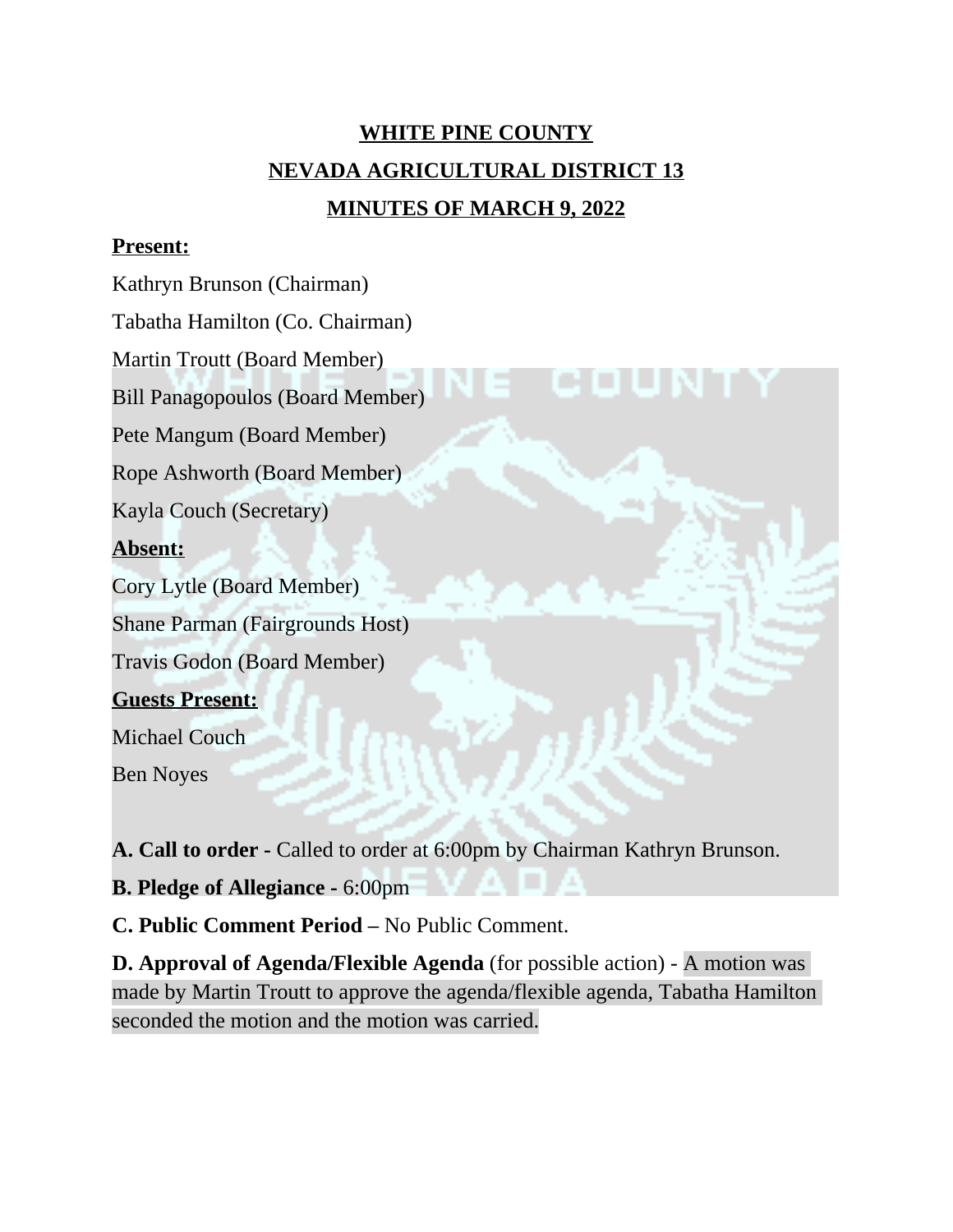**E. Review and Approve Minutes** (for possible action) - A motion was made by Rope Ashworth to approve the minutes for the February 2, 2022 meeting. Pete Mangum seconded the motion, Martin Troutt abstained and the motion was carried.

**F. Correspondence** (for possible action) – No correspondence.

**G. Approval to Set Off Chalk Loaded Air Cannons For Baby Shower Event** (for Possible action) – Michael Couch asked for the Ag. Board's approval to set off 5 chalk loaded air cannons for Tabatha Hamilton's gender reveal event. Michael stated he spoke with the White Pine County Sheriff's office to ensure there would be no issues and reserved the location, through Courtney Thornal. Michael explained that the air cannons would not be too loud and that the chalk is bio degradable and environmentally friendly. Bill Panagopoulos asked where at the fairgrounds, would he be setting the cannons off. Michael responded it would be west of the playground and race track on the sloped area. Ben Noyes asked what day and time. Michael announced the event would be held on Saturday March 12, 2022 at 1:00pm. A motion was made by Bill Panagopoulos to approve the chalk cannons ignition on the Saturday March 12, 2022 at 1:00pm. The motion was seconded by Pete Mangum. Tabatha Hamilton abstained and the motion carried.

**H. Garden State Firework Display for 2022 Fair Weekend** (for possible approval) -Bill Panagopoulos reported that he heard positive feedback on last year's display and very little negative feedback that would be of concern. Bill asked if a motion needed to be made during this meeting or can it be addressed in a future meeting due to budgeting arrangements. Kathy Brunson asked if the Board received the summaries from Courtney Thornal, with the roll over balance. Bill asked Michael Couch what his time frame is for an official answer on whether or not the Board agrees to host the display. Bill stated that he was in favor of a fireworks display, and would be interested in a similar package as last year's (in the amount of \$12,000.00) but, would like more time to review finances. Kathy loved the fireworks last year and asked if there was anyway to receive funds to help with cost. Bill Panagopoulos stated that with all the events that happen during fair weekend, the fireworks is the only event that the Ag. Board fully finances. Bill feels like this should be the Board's contribution to the community. Martin Troutt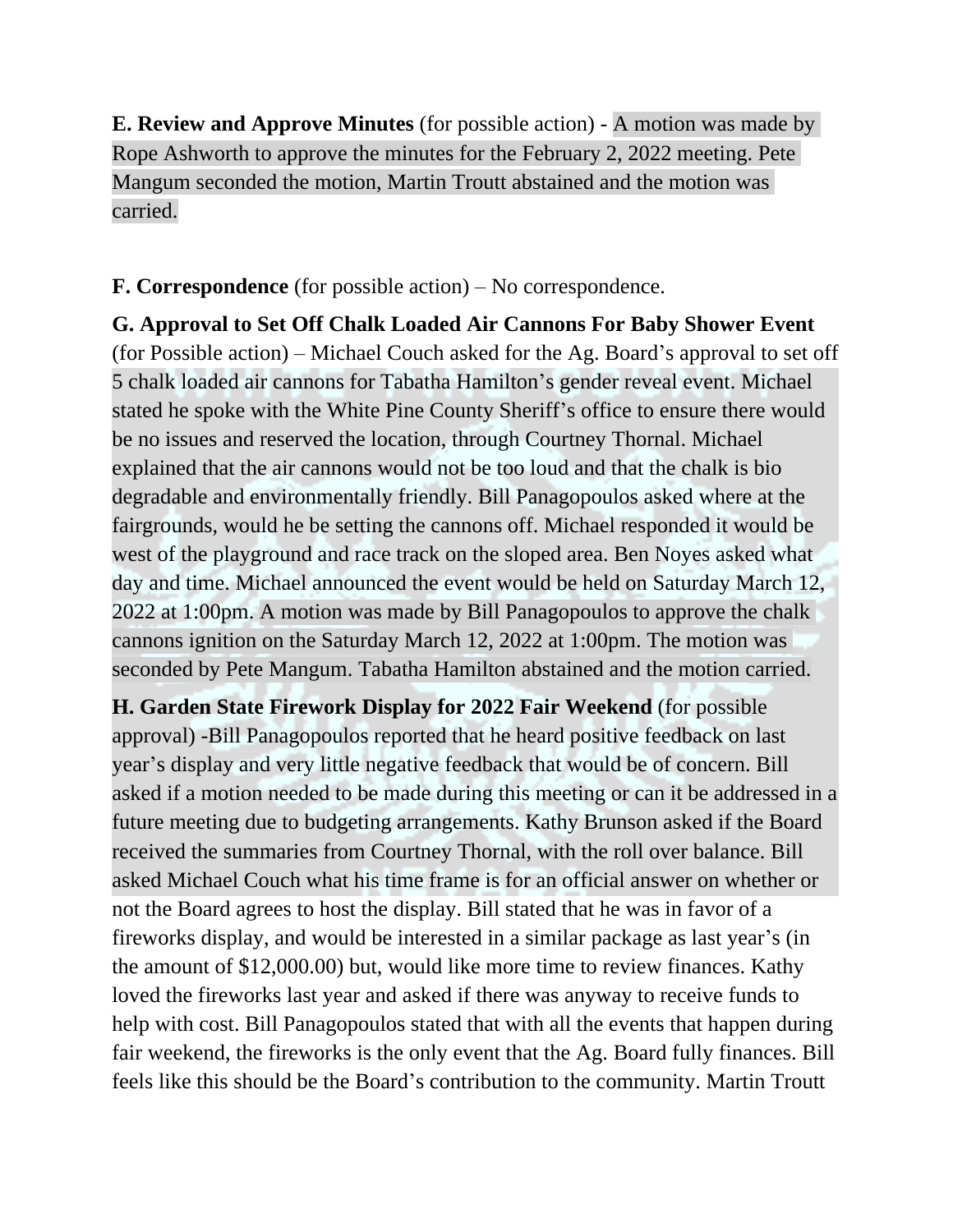stated that unexpected costs come up that can financially impact the budget. Martin stated that he has no problem partially financing an event like fireworks, but not the whole thing. He also stated that he would like the fair weekend to grow and become bigger. Martin advised the Board to be careful of commitments. Kathy also agreed. Bill reiterated that most events, such as the horse races are selffinanced minus the donation of the facility and Beta Sigma Phi's installment. Bill voiced that the fireworks should be a solely financed event, from the Ag. District 13 Board. Michael Couch explained that the issue with receiving donations for the firework display last year was the impact on the local businesses, as they have already donated to help other events during that weekend and the Board agreed that burdening the local businesses with another donation could cause hardship. Michael stated that he would have no issue working with Kyle Horvath at Tour and Rec. in an effort to find funding opportunities. Michael explained that he feels that it is Tour and Rec's duty to help promote events like fair weekend. Martin voiced that he has no problem working with Tour and Rec. but feels that they have personal priorities on their agenda. Martin stated that he doesn't agree with Tour and Rec's priorities and believes they should be fair with the projects they select to fund. Kathy agreed to reaching out to Tour and Rec. for help promoting the fair, since they have offered to help with funding events this year. Tabatha Hamilton reported that Kyle mentioned grants available to help host a great fair weekend. Ben Noyes mentioned the time frame in which grants must be submitted to provide funding for the current year, and provided an example of White Pine Productions timely submission of a grant and how the funding was not available until the following year. Kathy stated that it wouldn't be a bad idea to consult with Tour and Rec. and see if there is an option. Michael Couch pointed out that Great Basin Pyrotechnics donated larger shells for a "grand" show last year. Michael stated, although it may not seem like a noticeable contribution, it helped provide an amazing display with positive feedback. Kathy entertained the idea of reviewing the information from this meeting and advice from Tour and Rec., then discussing it again with a possible action at another meeting before fair. Tabatha said that she would work with Tour and Rec. and Michael to get options for funding the fireworks. Martin stated that he would not participate in any actions made for fireworks if there hasn't been enough research and information provided to take action. The Board agreed to leave the item on the agenda until further notice. Kathy asked Michael if prices have gone up since last year. Michael responded that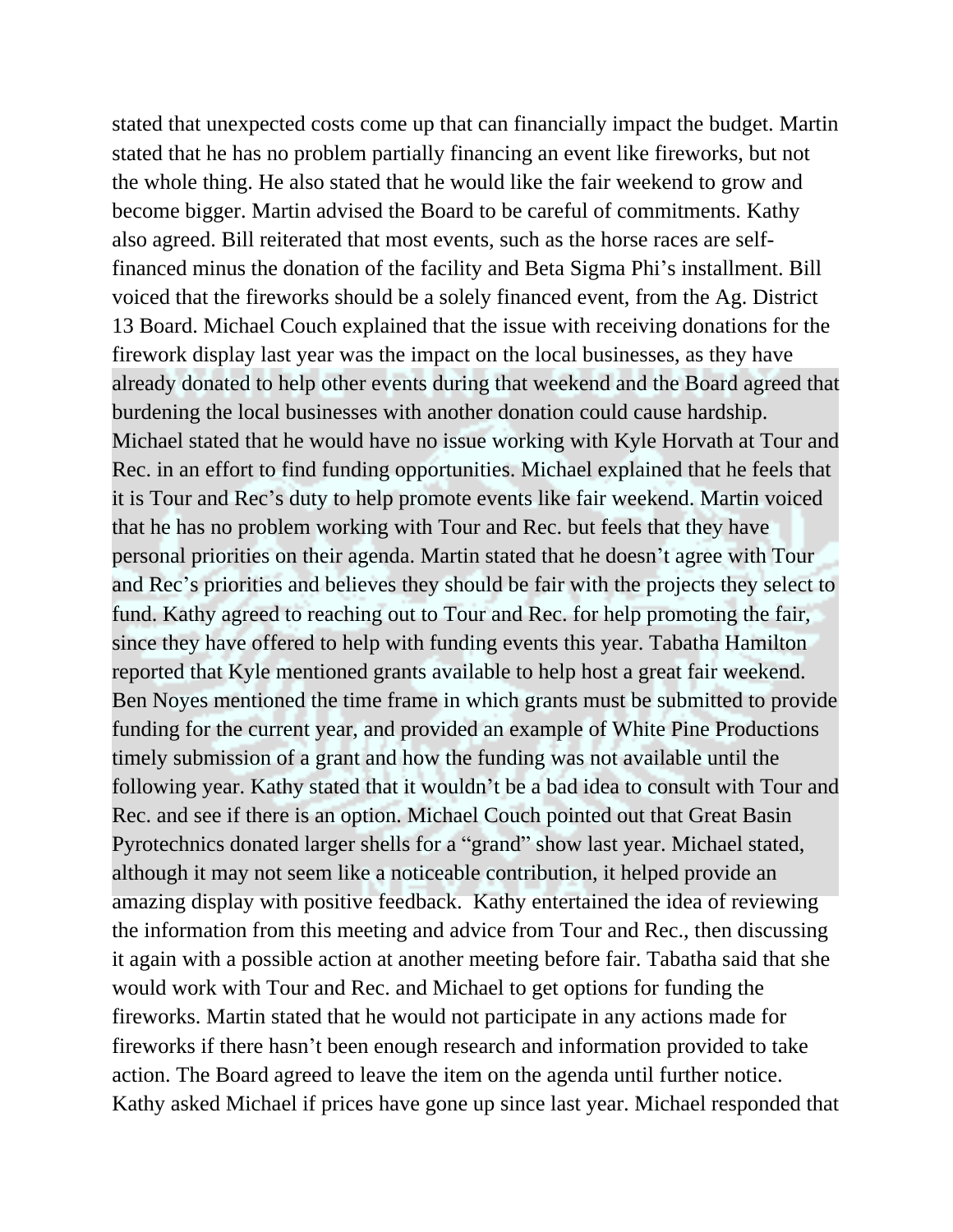they have with the rest of the economy, but feels it will not noticeably impact the overall display.

#### **I. Reports -**

**1. Financial Statements –** Tabatha Hamilton emailed the Board the "Monthly Town Report" on March 9, 2022 at 11:27am. Courtney Thornal emailed the Board the "Monthly Summary" for the month of February on March 9, 2022 at 9:29am.

**2. Budget –**No new report.

**3. Updates from Tour and Rec. –** No new report.

**4. Updates from Commission Liaison –** No new report.

**5. Updates from White Pine Horse Races –** Tabatha reported that they anticipate meeting March 10, 2022 and will try to attend. Shane Parman said he would like to attend the Horse Race Committee meeting to address a few items and concerns from last year. Tabatha said she would forward agendas to Shane and others.

**6. Beta Sigma Phi-** Kathy Brunson presented an invoice from Beta Sigma Phi. Kathy suggested filling out the requisition form and collecting signatures for payment so when 2022's budget funds are available, Beta Sigma Phi can be paid. Tabatha Hamilton passed a copy of Beta Sigma Phi's breakdown to Kathy. Kathy said she would hang on to copy and go over it with Beta Sigma Phi's committee. Kathy said the invoice is for a full installment of \$17,000.00 and reported that they have a new chairman. Kathy reported that Beta Sigma Phi brought up the sprinkler system and wanted to know if the Board could put a protective coating around the building. Martin Troutt suggested that repairs from Beta Sigma Phi should be brought to the Board sooner for budgeting purposes. He stated he is not opposed to doing the work and would reach out to Tim Norton to get work orders submitted. Pete Mangum asked if the honor camp would be helping. Bill explained the state is trying to do away with the honor camp work with the exception of fire support. A motion was made by Martin Troutt to approve the payment of the invoice presented by Beta Sigma Phi in the amount of \$17,000.00. The Motion was seconded by Pete Mangum and the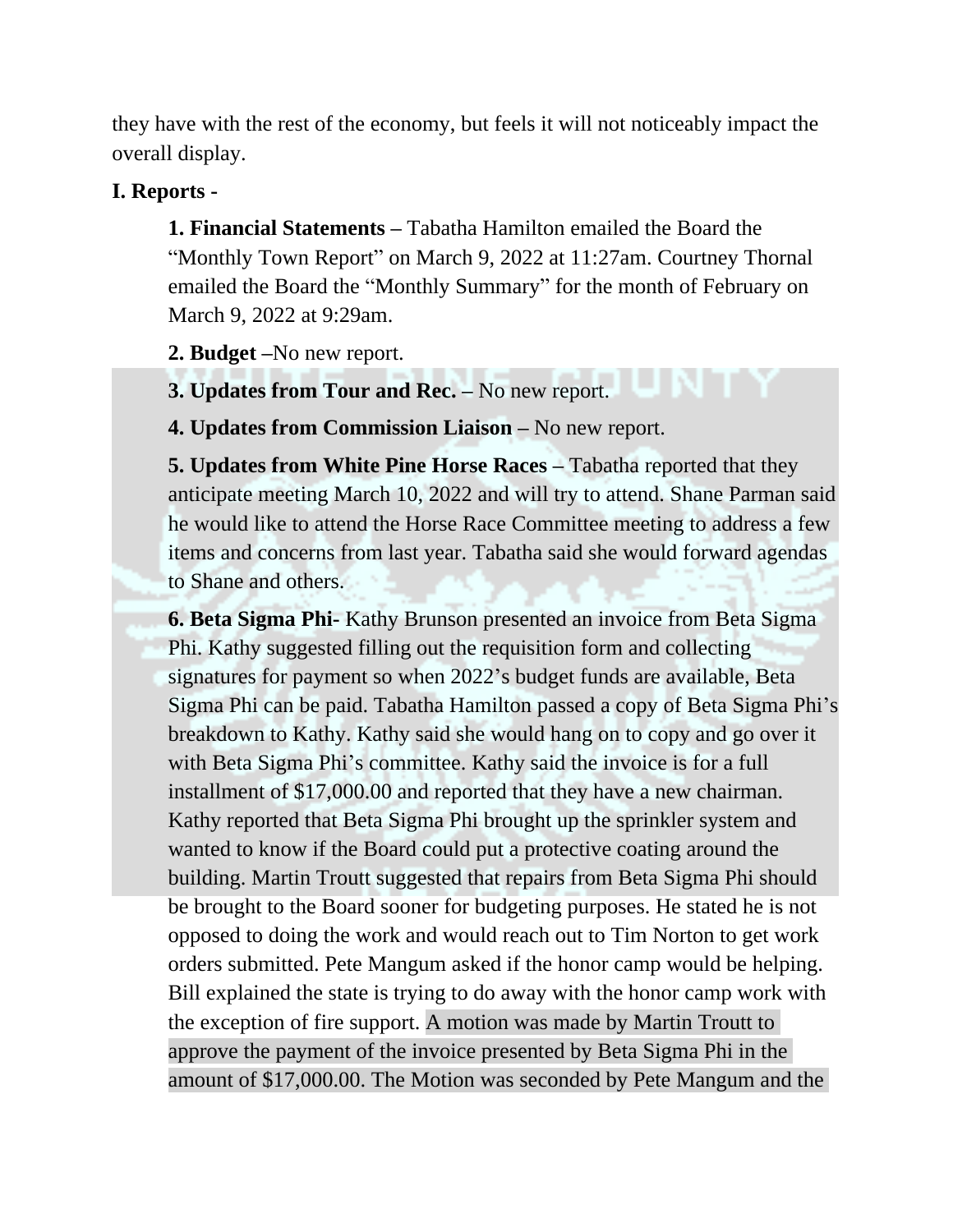#### motion carried.

**7. Updates from White Pine Production –** Martin Troutt reported that they are moving forward with the motorcycle rodeo with the anticipated date of June 18, 2022.

**8. Fireman's Dinner**- Martin Troutt announced that he reached out to April Bath and notified her that the Ag. Board has money available for sponsorship and that the Fireman's committee would have to come before the Ag. Board to receive those funds.

**9**. **Updates for 4H** – No new report.

**10**. **Updates for Jr. Livestock**- Pete Mangum reported that Michael Couch had put together a report containing repairs and projects. Michael announced that he was in charge of the improvements under the Jr. Livestock Committee and took the time to collect suggestions from the community for necessary repairs. Michael stated he did a walk around at the 4H area and took photos to put together a packet/report of suggested repairs and larger projects. Michael stated he wanted to help Pete present it to the Board to see how the Livestock Committee could accomplish the items. Martin Troutt explained that the Board has took action on the pig barn and budgeted \$110,000.00 to replace it. Martin stated that he has already retrieved quotes from Roper in the amount of \$66,000.00. Martin was under the impression that the pig barn could not begin process until July 1, 2022 and is concerned with the increase of prices. Tabatha and Kathy announced that the pig barn was also budgeted last year and the Board can start the process now. Martin added that Roper's schedule is far out and wouldn't begin the project until after fair. Bill Panagopoulos asked if the Board would be responsible for the demolition of the old barn. Martin explained that the Board would be responsible for the tear down of the barn and would have to solicit someone to do the demolition. Martin suggested salvaging the pens and other items before the tear down of the old barn and feels a lot of the pig barn repairs in the report created by Michael were unnecessary due to the construction of a new barn. Kayla Couch asked what the dimensions were in the quotes. Martin said that he received two different quotes priced for a barn around 20'x70' but nothing set in stone. Martin explained the design of the barn and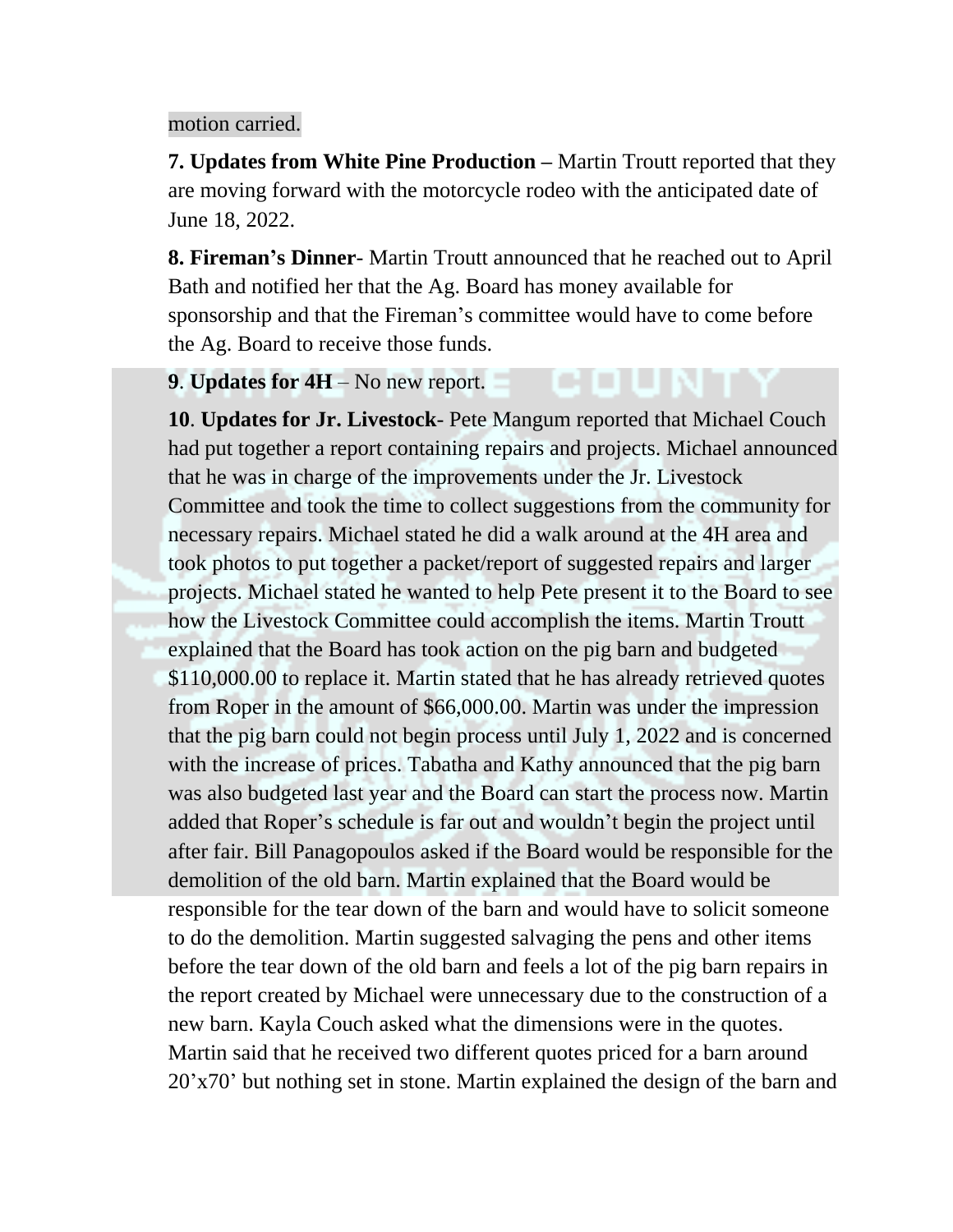where the doors would be placed to help with ventilation. Tabatha asked if the small projects like the latches and such, could be done before this year's fair. Pete Mangum stated that the Jr. Livestock Committee could take care of those items with their own funds. Martin explained that some of the items in the report would just need a work order submitted to Courtney Thornal, and Shane Parman could do some of the requests. Michael expressed his motivation to complete these projects and is excited to help Shane and the Ag. Board. Michael also mentioned that he understands the pig barn will be replaced but explained that one of the items pertaining to the pig watering system inside the barn would cost very little and would like to see them adjusted before this year's fair. Kathy stated that it is nice to see items like this brought to the Board, so that they can get an idea of what needs done, and explained that larger projects need to be brought to the Board before budget time. Kathy suggested sending an email out to entities, to attend the budget meeting to ensure the Board can accomplish large projects financially. Pete mentioned that like the Livestock Committee, other entities have funds to cover small projects. Martin asked about the concrete in the pig barn and how important it would be. Pete stated that the Livestock committee would like to see it all under concrete to make it easier to clean. Martin stated he would like to work on getting quotes for concrete. Michael suggested incorporating some of the items from the report into the new barn. Kathy asked if the cover over the show arena would kill the grass. Pete responded yes, and that the quote from Roper to cover the arena was out of the budget range and is looking into retractable options.

**J**. **SNPLMA** (for possible action) – Tabatha Hamilton reported that SNPLMA sent back the work plan for some minor adjustments. Tabatha stated that adjustments made to the plan were the rewording of some sections. Tabatha stated she is working on a site visit that will likely be virtual and filling out financial forms to hopefully receive funds by the end of the month. Bill Panagopoulos asked if SNPLMA and the County reprehensive will keep the Board informed on the project through out its progress. Bill's concern is that if changes need to be made, would they inform the Board first - or make changes on their own that may not fit the criteria of the Boards initial plans. Tabatha explained that in the past, projects with adjustments, changes and updates were presented to the applicant committees.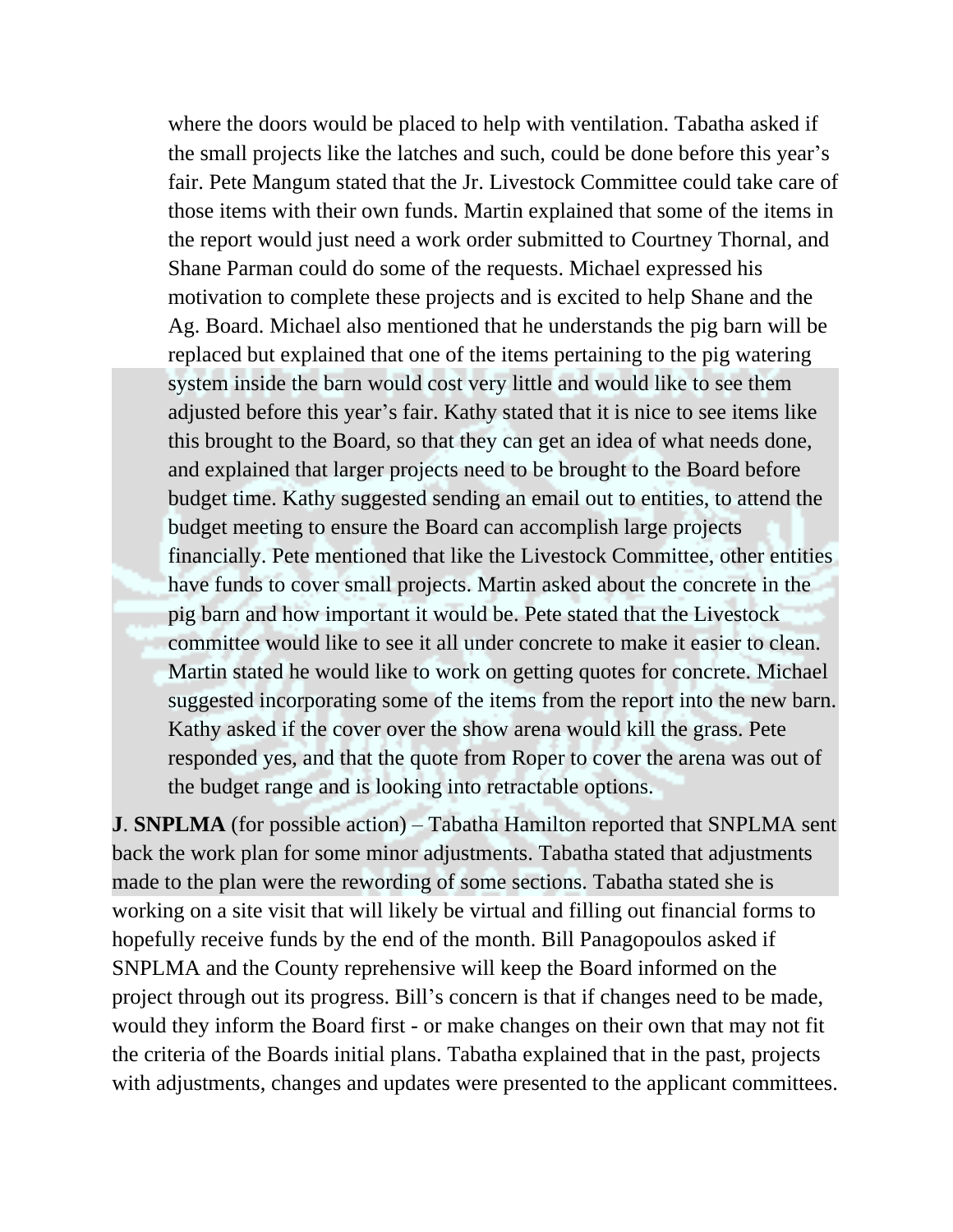Kathy suggested that the Board reach out to the county representative and insert themselves in the construction process. Bill agrees that the Board needs to be very involved in the process. Bill used the park at the fairgrounds as an example of a project that was altered along the way and the Ag. Board was not informed. Kathy responded that she spoke with Deedee Sandoval (who was the secretary at the time), and said the plans for the park project was brought back to the Board to simplify. Tabatha explained what may have happened, is what she is currently experiencing with other projects. Engineers design the entire project and put it out to bid and the bids come back double than what anticipated. She explained that smaller projects would then have to be cut out and request supplemental funding from SNPLMA. Martin voiced that the Board needs to be frugal and cautious of spending for the next few years to cover costs unbudgeted during this project.

**K**. **Fair Weekend** (for possible action)-No new reports.

**L. Payment of Bills** (for possible action) – Secretary services for the month of March in the amount of \$150.00. A motion was made by Pete Mangum to pay the secretary bill, Rope Ashworth seconded the motion. Tabatha Hamilton abstained and the motion was carried. Action taken on Beta Sigma Phi's invoice under agenda item H.6.

**M. Social Media** (for possible action) – No new report.

**N. Capital Improvements** (for possible action)

- **1. Highway Signage-** No new reports.
- **2. Multi-use Livestock Barn/Pig Barn-** No new reports.

**3. 4H Arena Cover-** No new reports.

**4. 4H Ground Material-** No new reports.

**O. Master Plan** (for possible action)- Kathy Brunson emailed a spreadsheet containing projects included in the master plan. She had requested that each Board member prioritize them to discuss at this meeting. Kathy stated that she organized the projects into two separate categories, 1-18 SNPLMA items and 1-12 Non-SNPLMA items. The Board discussed the SNPLMA items first using the Chairman's list to navigate the priorities. Kathy left items 1-7 the same in the spreadsheet but moved the infield restrooms to number 8. She explained that she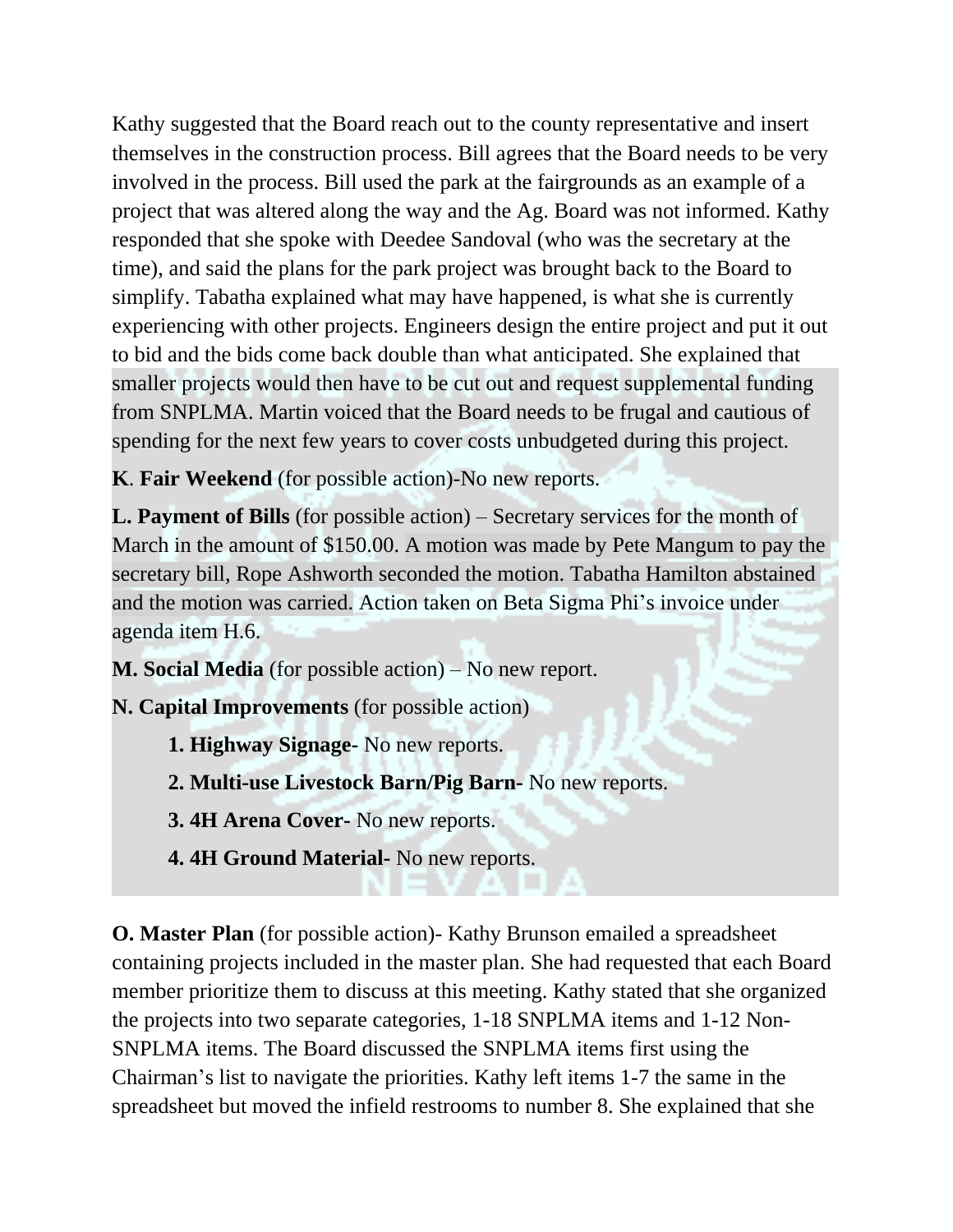moved the items that were listed as secondary deliverables to the bottom and marked them red, as these may be items cut out of the SNPLMA project to reach the initial project goal. Bill Panagopoulos was in agreement with the restrooms and stated that he based his priorities on revenue for the Board. The Board discussed moving the RV hook-ups to a lower priority as it will cost the Board more than what the income would bring. Shane Parman reported he receives calls from overnighters asking if the facility has RV hook ups. Ben Noyes explained that maintenance will cost the Board, but placing 5 or so out of the way for people traveling may help bring in some revenue throughout the year. Ben stated he would move the RV hook-ups to a lower priority. Kathy asked if the Board has turned people away for RV hook-ups. Shane responded that he has turned people away. Bill Panagopoulos said allowing overnighters to stay has been brought up before in the past and has no issues with allowing them to stay. Bill also had concerns with overstayers and people taking advantage of the hook-ups. Ben asked where the indoor event center was on the priority. Kathy responded that it was listed as 5, explaining that the safety items, such as the inside rail of the track, concession stand, grandstand, and power would need attention first. Bill stated that the grandstands are currently functioning and would be in favor of moving that item below the event center. Tabatha Hamilton feels that the concession and grandstands are a package deal and believes they should be repaired at the same time. Martin feels the grandstands needs to be listed before the event center. Bill had concerns with completing items 1-5 with rising costs. Ben explained that continuing with small projects may seem like a good contribution but nickel and diming everything could potentially show nothing. Tabatha agreed with Ben and stated that a once in a life time 12 million dollar grant would be disappointing to the community if it was spent to upgrade already existing structures. Ben pointed out that the event center could be used for the 4H livestock show rather than building a whole new pig barn. Ben stated the event center has the potential to host a great show with all the necessary components to cater to animals and boarding. Ben feels that spending \$110,000.00 on a new building for the pig barn could take away from the event center. Pete Mangum explained it takes a big crew to set up a sale and tear down the panels for the sale, in an event center and has concerns with the lack of volunteers. Kathy Brunson said she has no problem moving the event center and power up higher on the list and the concession and grandstands below those items. The Board agreed. The Board discussed the lighting items agreeing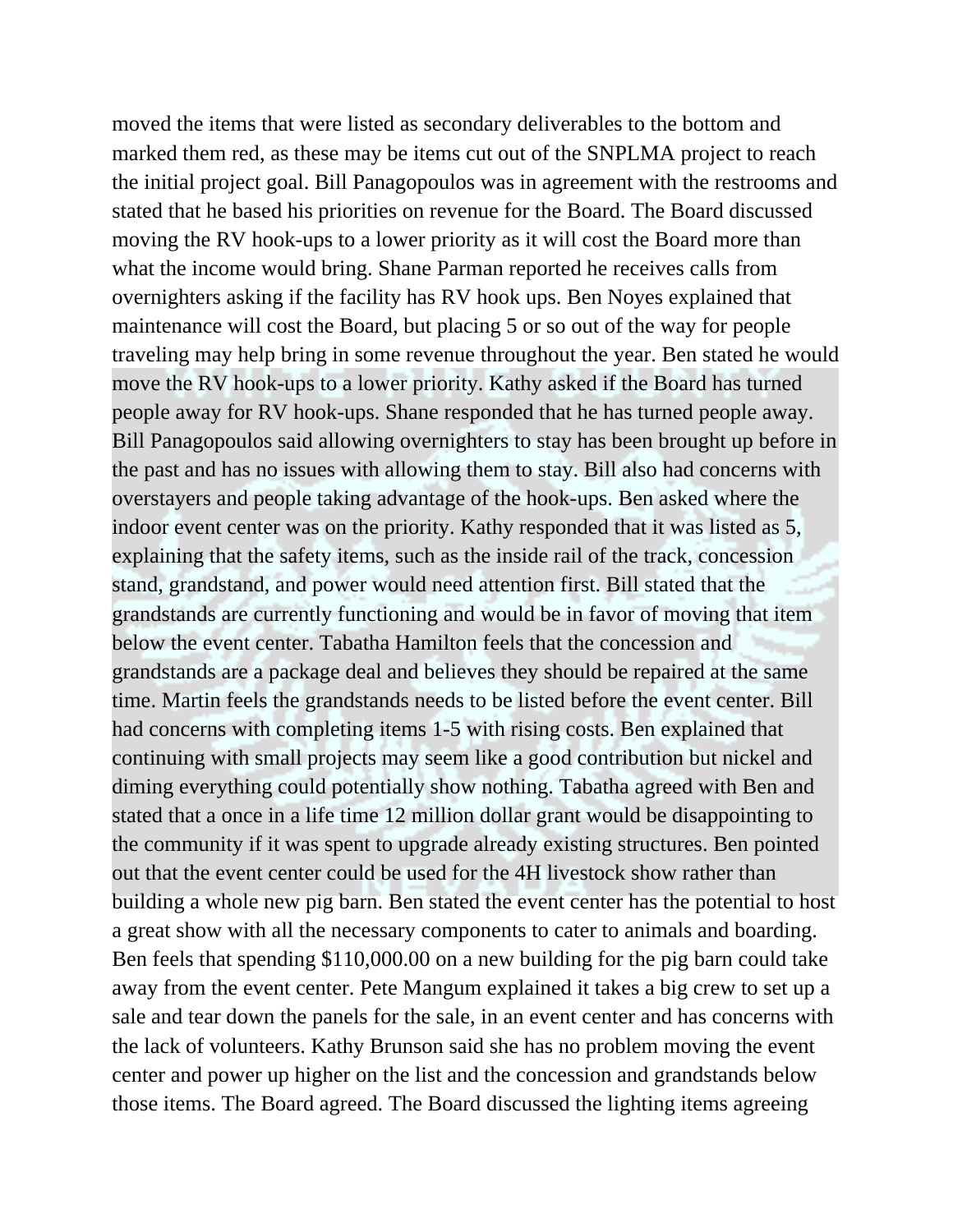that the south end of the arena should be done before the north. Discussion on the lower items continued and the Board arranged projects in agreement. The SNPLMA items were prioritized as follows.

#### SNPLMA

- 1. Inside Track Railing
- 2. Power Upgrade
- 3. Event Center
- 4. Concession Stand
- 5. Grandstands
- 6. South Arena Lights
- 7. North Arena Lights
- 8. Infield Restrooms
- 9. Overflow Corrals
- 10. Overnight Barns
- 11. Showers
- 12. RV Hook-ups
- 13. Starting Gate Building
- 14. Trail
- 15. Signage
- 16. Park Area Lights
- 17. Event Center Corrals
- 18. RV Water

Kathy presented her priority list for the Non-SNPLMA items to discuss in agreement among the Board. Pete suggested adding an awning over the corrals near the scales. Kayla Couch asked how far out the completion of the event center is. Kayla agreed with Ben that hosting the livestock show in the event center would be a great idea, but for the time being the Jr. Livestock kids still need a pig barn, and with the condition of the current barn they needed one yesterday. Kayla stated that Livestock kids have been waiting for the pig barn replacement and are looking forward to getting it. She explained that later in the future that building could be used for something else, once the event center is up and the Livestock committee can move the sale and show to that area, Kayla stated that the kids need something now. Ben explained that the time frame for Roper could be a year to two years out. Martin expressed the cost of the pig barn with concrete will be pushing the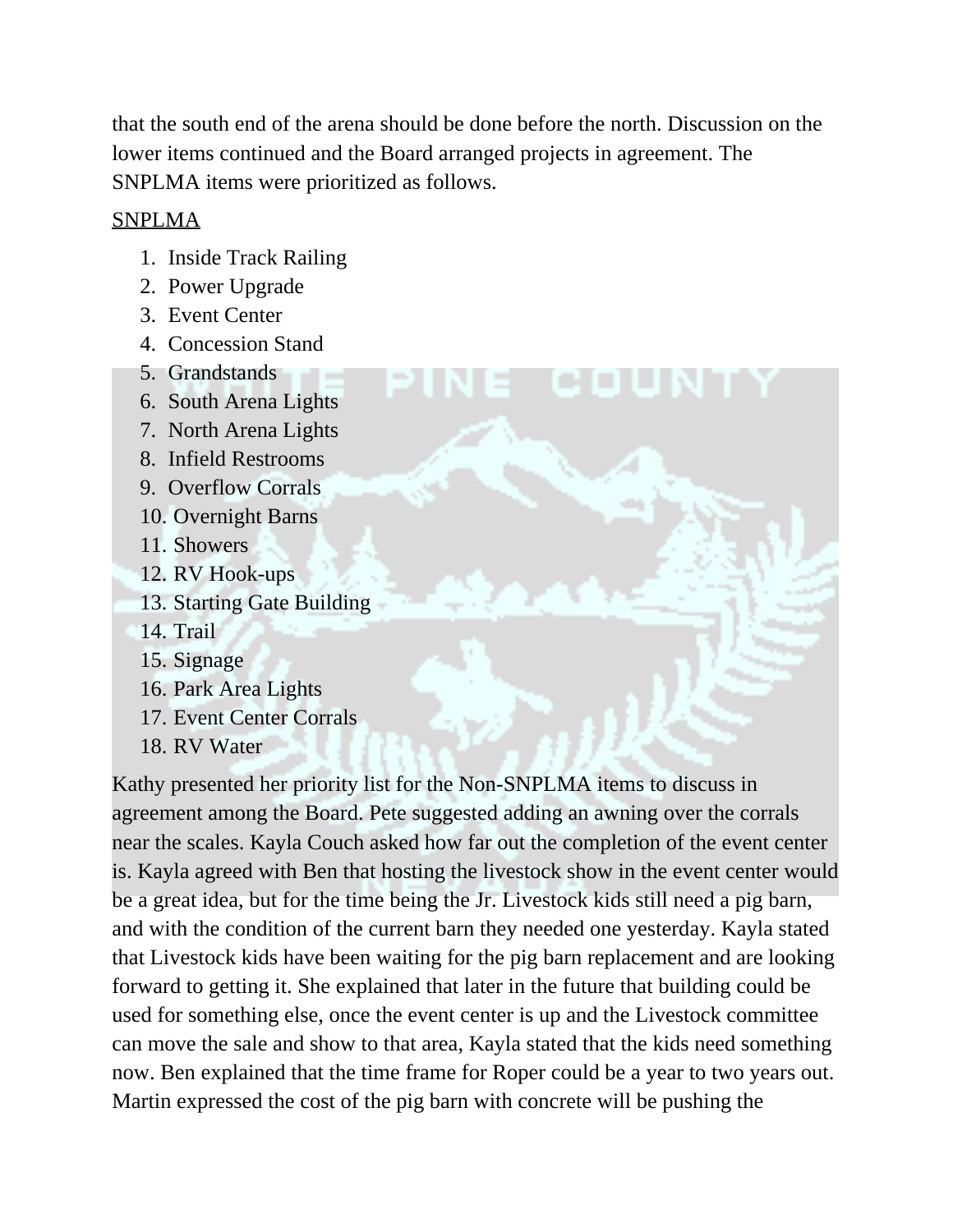budgeted amount. Rope Ashworth and Tabatha both put the outside fencing of the track as number 1, since it is currently being done. Kathy explained that corners one and two are currently being worked on and the item listed for outside fencing, is for the rest/continuing fencing around the track. Martin marked the fencing around the track as a medium project and explained that with the current cost of the item, it will likely be over \$100,000.00. The Board agreed, that item should be lower on the priorities. Tabatha suggested the pig barn as top priority. The Board agreed. Kathy put the highway signage as 2 on the list. Tabatha put it lower as she feels the current one is holding up. Kathy stated that the sign has been already budgeted for. The Board agreed to leave the monthly stalls as 3, with the number of requests and the necessary need for more. The Board discussed the sprinkler system, livestock restrooms, and parking area for the event center and organized the priority level of each item as well as the rest of the items they agreed to be lowest on list. The Board agreed the Non-SNPLMA items would be prioritized as follows.

#### Non-SNPLMA

- 1. Replacement of the Multi-Use Pig Barn
- 2. Highway Signage
- 3. Monthly Stalls
- 4. Sprinkler System
- 5. Parking around Event Center
- 6. Livestock Area Restrooms
- 7. Fencing Around the Track
- 8. Butler Building Repairs
- 9. Vet Building and Bathroom
- 10. Playground Equipment
- 11. Livestock Show Arena Cover
- 12. 4H Livestock Building Repairs
- 13. Covers Over Livestock Corrals Near Scales

# **P. Review Contracts and Forms for the use of the Facility and Hosting Events**

(for discussion/possible action)- The Board is currently waiting on the District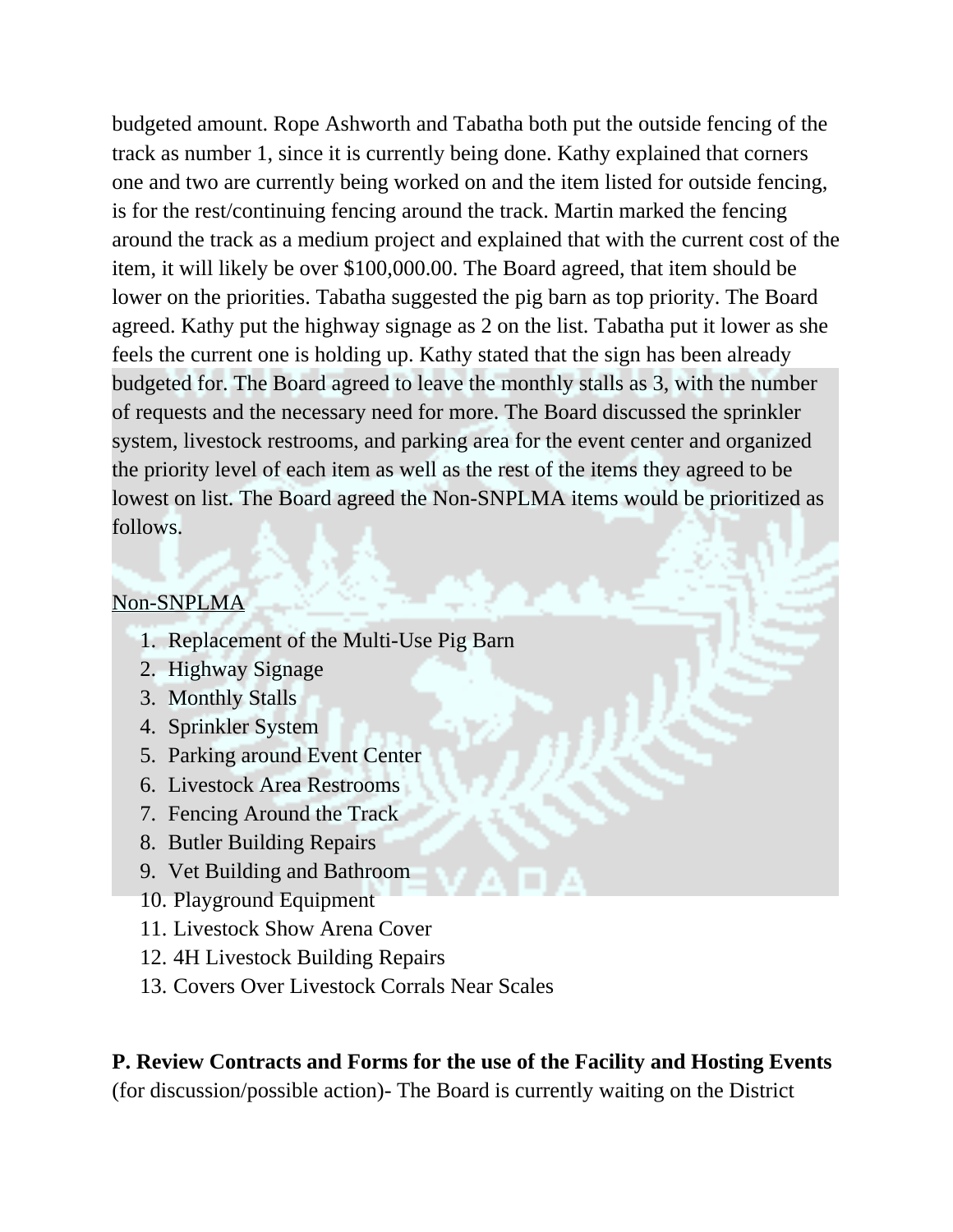Attorney. Kathy Brunson reported that the current contract does not specify a time frame in which a renter can be evicted. Kathy stated that a current renter has bounced a check and that it has not been the first time and that the renter is currently overdue. She also asked the Board what actions they would like to take to prevent untimely payments in the future and with the situation with current renter. Martin Troutt suggested sending a certified letter with the amount due and that an eviction process will begin. Ben Noyes suggested adding wording in the new contract that would keep renters from repeating late payments in a habitual manner. A motion was made by Martin Troutt to have Courtney Thornal send a certified letter addressing the overdue amount with an eviction date. Bill Panagopoulos seconded the motion and the motion carried.

**Q. Future Agenda Items** (for possible action) **–** No new agenda items.

**R. Next meeting date** (for possible action) Next meeting is anticipated to be Wednesday, April 6, 2022 at 6:00pm located at the White Pine County Library.

# **S. Public Comment Period –**None.

**T. Adjournment** (for possible action) – Kathryn Brunson adjourned the meeting at 7:50PM

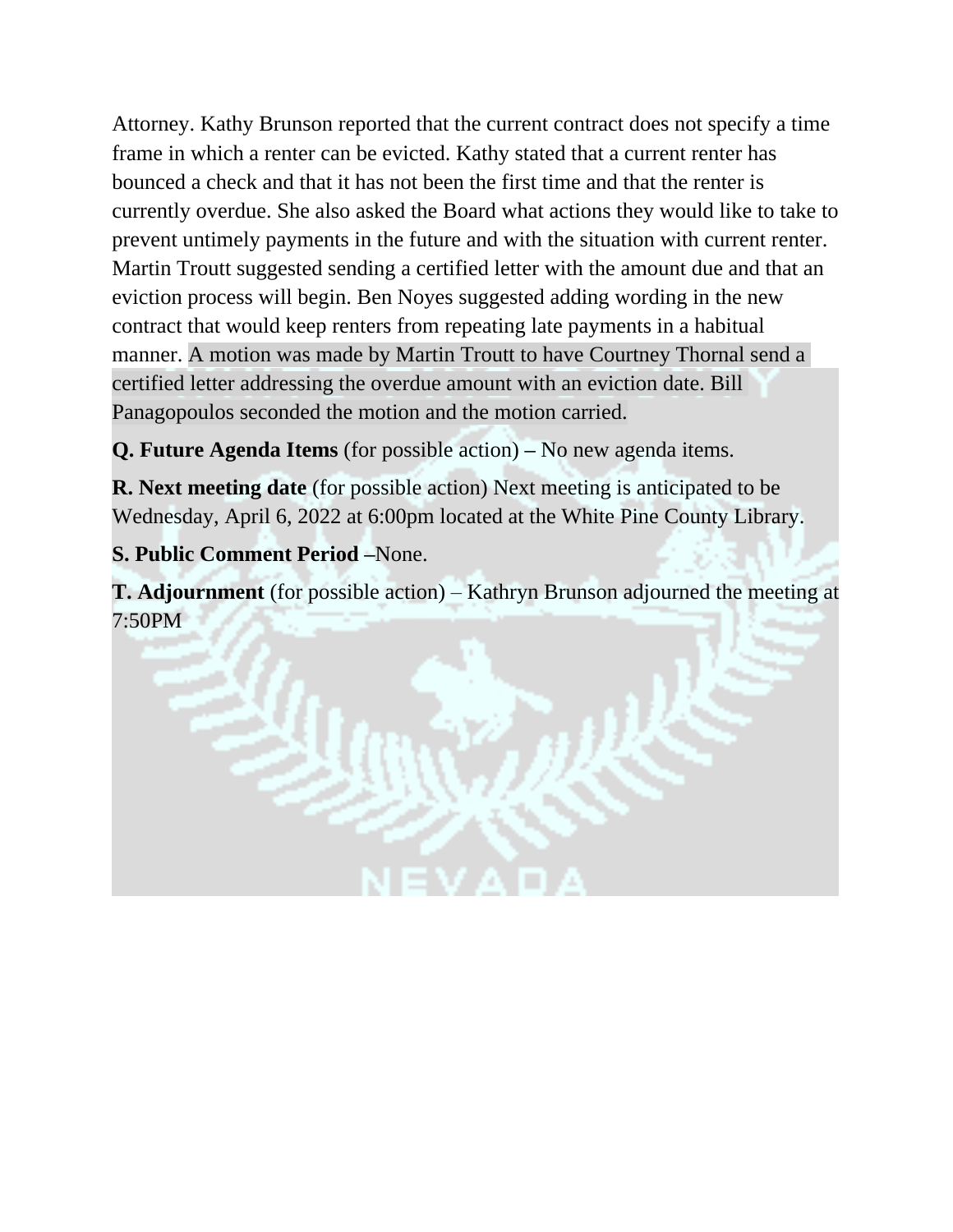# **WHITE PINE COUNTY NEVADA FAIR AND RODEO GROUNDS ADVISORY BOARD MINUTES OF MARCH 9, 2022**

#### **Present:**

Kathryn Brunson (Chairman)

Tabatha Hamilton (Co. Chairman)

Martin Troutt (Board Member)

Bill Panagopoulos (Board Member)

Pete Mangum (Board Member)

Rope Ashworth (Board Member)

Kayla Couch (Secretary)

#### **Absent:**

Cory Lytle (Board Member)

Shane Parman (Fairgrounds Host)

Travis Godon (Board Member)

# **Guests Present:**

Ben Noyes

**A. Call to order -** Called to order at 7:51 PM by Chairman Kathryn Brunson

**B. Public Comment Period –** No Public Comment.

**C. Approval of Agenda/Flexible Agenda** (for possible action) - A motion was made by Pete Mangum to approve the agenda/flexible agenda. Martin Troutt seconded, and the motion was carried.

**D. Review and Approve Minutes** (for possible action) - A motion was made to approve the minutes for the January 5, 2022 meeting by Pete Mangum, seconded by Rope Ashworth, Martin Troutt abstained and the motion was carried.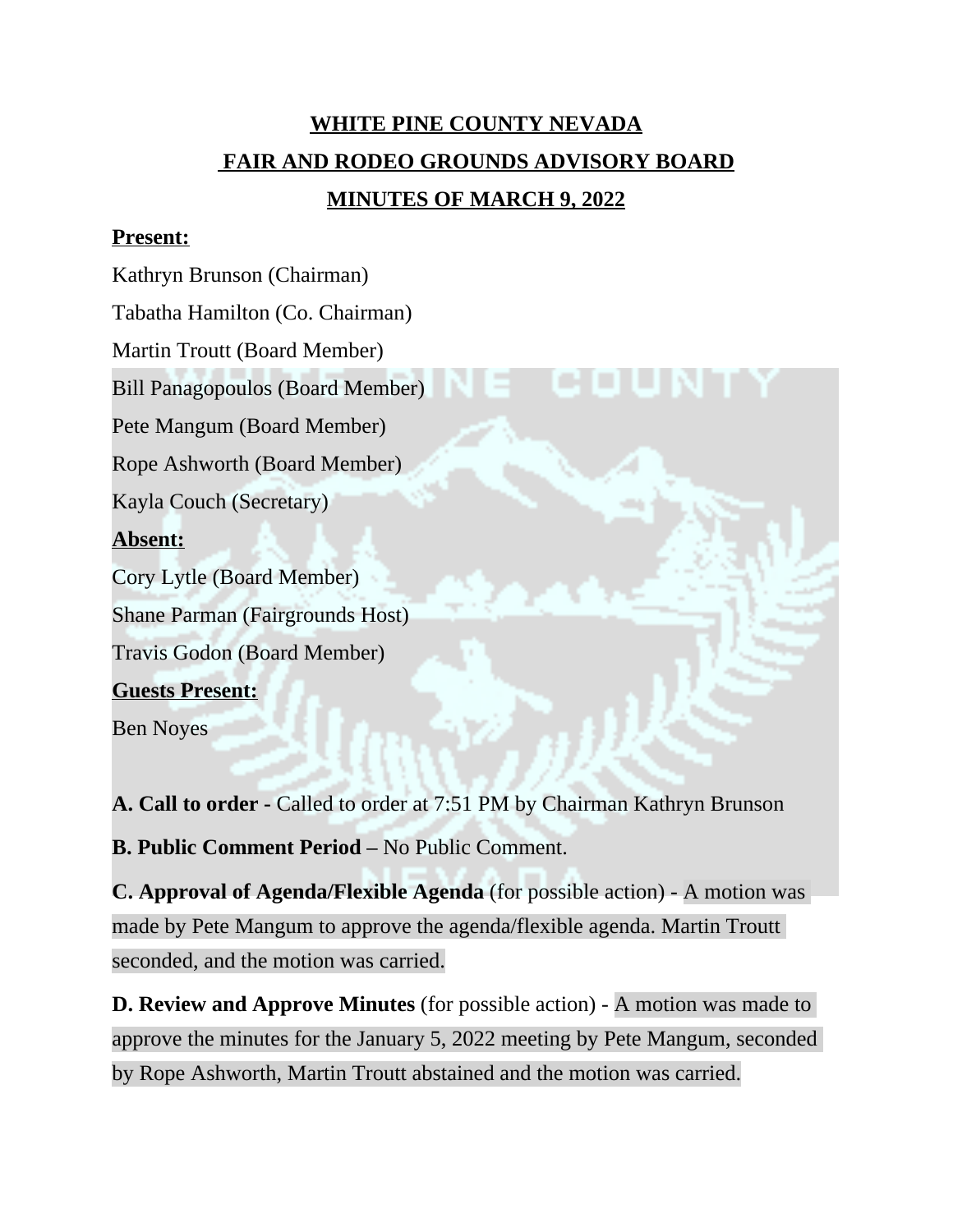**E. Long Term Stall Rentals and Overflow** (for possible action) - Tabatha Hamilton mentioned that in the last meeting, the Board had discussed temporary rentals. Martin Troutt recalls the idea of setting up panels for a corral at the overnight stalls brought up. Martin stated that he has no issues with setting up temporary corrals for monthly renters for a possible reduced rate, as long as the renter understands that they must vacate the area during events. The Board agreed to set-up temporary monthly rent corrals for those in need. Rope explained that when he had a temporary corral there, they allowed him two stalls, two corrals and a third stall for hay storage. Kathy suggested doing something similar by allowing the renter to use two stall and keep the rental fee at the same rate. Martin stated that the renter will need to have a contract signed with Courtney Thornal and have Courtney note the explicit terms and conditions with initials from the renter as consent to agree. Kathy reported that there is no contract for the steer corrals and asked if the Board would like to add shortened versions along with a temporary monthly corral contract. Bill Panagopoulos believes that adding additional fields into the form for items such as location and date ranges would also help address the concerns. Ben Noyes presented a contract for the Fast Cash Rodeo and asked the Board for a reduced rate of \$75.00 for the use of the facility, due to the lack of revenue brought in, as well as the amount of volunteer hours they put in to help the Ag. Board. A motion was made by Tabatha Hamilton to approve the reduced rate to \$75.00 for the use of the facility during the Fast Cash Rodeo events. The motion was seconded by Rope Ashworth and the motion carried.

**F. Reports** (for possible action) -

 **1. Update on High / Jr. High School Rodeo -** No new report.

**2. Update from the Maintenance Department -** Martin Troutt reported that on April 15, 2022 - JCR will be ready to start the work on the outside fencing of corner 1 and 2 of the track and asked Shane Parman if he could